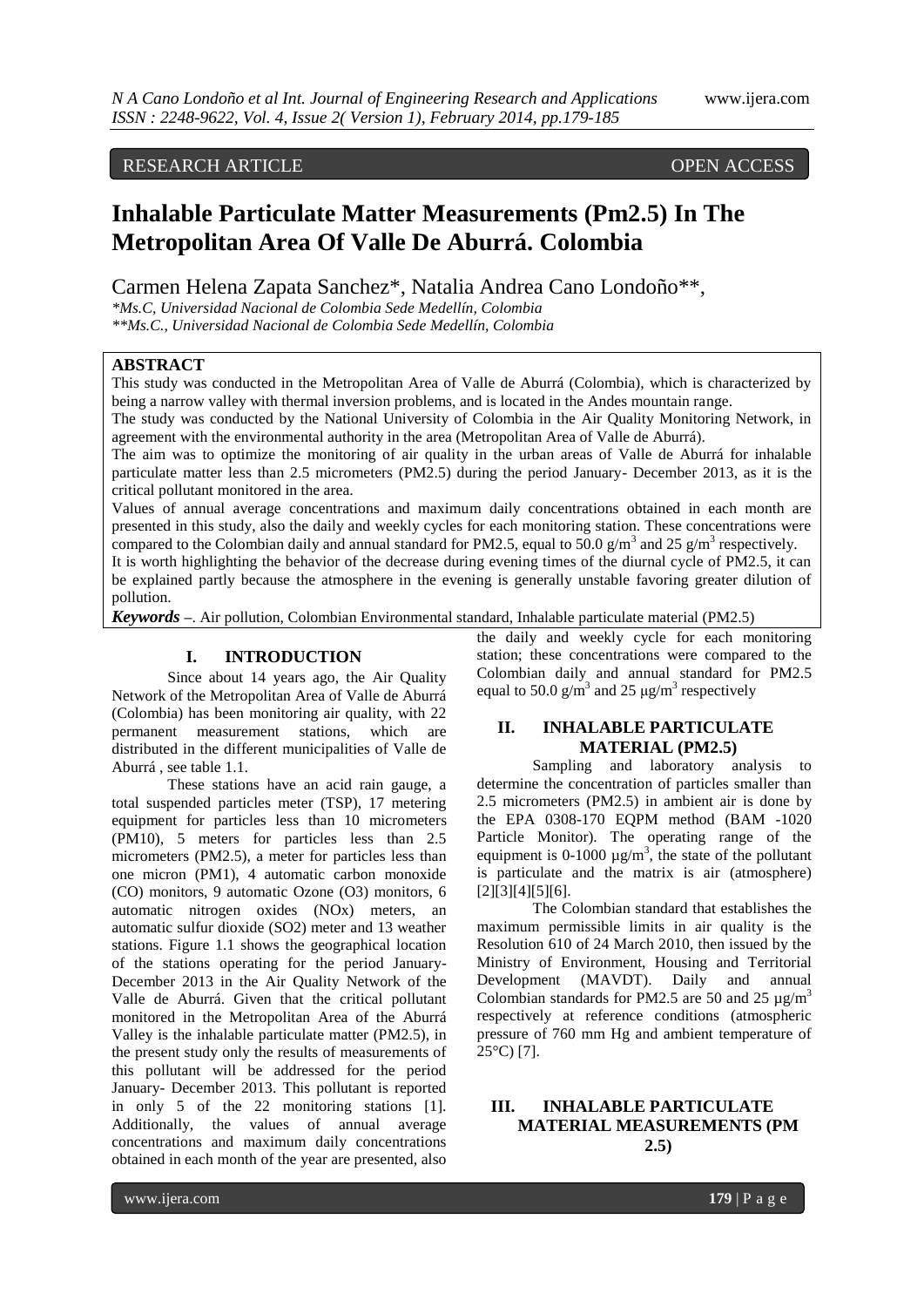#### *3.1. Municipality of Medellín. Estación Universidad Nacional station – El Volador campus (MED-UNNV)*

The results associated with measurements of inhalable particulate matter PM2.5 at this station for the period January- December 2013 are reported in Figure1 and Table 1

Additionally, the values of the average and maximum concentration levels obtained each month for this station are shown in Table 1.



**Figure 1. Monthly concentrations of PM2.5 in the MED- UNNV station for the period January-December 2013.**

| Month     | Month Avg<br>Conc<br>$(\mu g/m3)$ | Max Conc.D.<br>$(\mu$ g/m $3)$ | <b>NEND</b>  |
|-----------|-----------------------------------|--------------------------------|--------------|
| January   | 34,6                              | 42,0                           | $\Omega$     |
| February  | 37,5                              | 49,9                           | $\mathbf{0}$ |
| March     | 38,2                              | 53,5                           | 3            |
| April     | 35,9                              | 47,7                           | $\mathbf{0}$ |
| May       | 28,4                              | 40,1                           | $\mathbf{0}$ |
| June      | 21,5                              | 27,8                           | $\Omega$     |
| July      | 23,1                              | 32,2                           | $\Omega$     |
| August    | 22,4                              | 29,2                           | $\mathbf{0}$ |
| September | 25,5                              | 44,3                           | $\theta$     |
| October   | 22,8                              | 38,3                           | $\Omega$     |
| November  | 21,0                              | 33,7                           | $\Omega$     |
| December  | 25,3                              | 41,1                           | $\theta$     |

**Note:** Avg. Conc ( $\mu$ g/m<sup>3</sup>): monthly average concentration. **Max Conc. D. (µg/m<sup>3</sup> ):** Maximum daily concentration. **NEND:** Number of exceedances of the daily standard (*Número de excedencias de la norma diaria* in Spanish).

#### **Table 1. Monthly average concentration, as well as the maximum monthly concentration of PM2.5 in the MED- UNNV station for the period January-December 2013.**

The average concentration of PM2.5 for the period January to December 2013 in this station was 28.0  $\mu$ g/m<sup>3</sup>, whereby this station exceeds the Colombian annual standard for particulate matter PM2.5 (25  $\mu$ g/m<sup>3</sup>). November 2013 was the month with the lowest average PM2.5 concentration equal to 21.0  $\mu$ g/m<sup>3</sup>, while in March the highest monthly average concentration was obtained, equal to 38,2 μg/m<sup>3</sup>.

Moreover, the maximum daily concentration recorded in the MED- UNNV station for the period January- December 2013, equal to 53.5 ug/m<sup>3</sup>, allows to conclude that exceedances of the daily Colombian standard for PM2.5 (50  $\mu$ g/m<sup>3</sup>) were presented at this station for the recording period. Now, in Figure 2 the diurnal cycle of PM2.5 in MED- UNNV station is presented. This diurnal cycle shows a bimodal behavior with a first maximum between 07:00 and 9:00, and a weaker second maximum in the evening hours, between 19:00 and 21:00.

Weekly figure 3 shows that usually, for the period January- December 2013, Thursday and Friday were the days with the highest concentration of particulate matter PM2.



**Figure 2. Diurnal cycle of PM2.5 in the MED-UNNV station for the period January- December 2013.**



**Figure 3. Weekly cycle of PM2.5 in the MED-UNNV station for the period January- December 2013.**

#### *3.2. Municipality of Medellín - Museum of Antioquia station (MED- MANT)*

The results associated with measurements of inhalable particulate matter PM2.5 in the MED-MANT station are reported in Figure 4 and Table 2 for the period January- December 2013. Additionally, the values of average concentrations, as well as the maximum concentration levels obtained in each month for this station are presented in Table 2.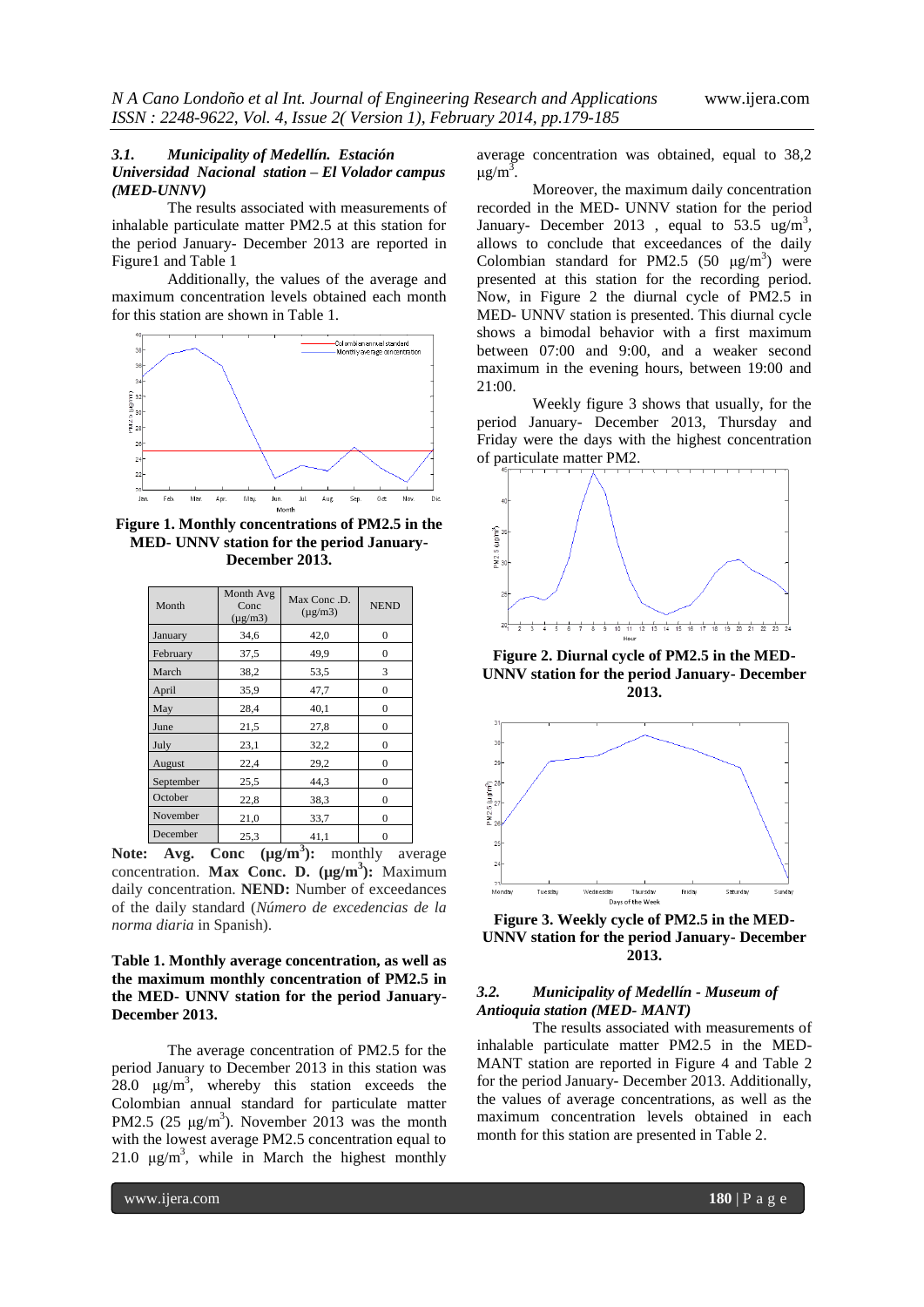

**Figure 4. Monthly concentrations of PM2.5 in the MED-MANT station for the period January-December 2013.**

| Month     | Month Avg<br>Conc<br>$(\mu$ g/m $3)$ | Max Conc.D.<br>$(\mu$ g/m $3)$ | <b>NEND</b>    |
|-----------|--------------------------------------|--------------------------------|----------------|
| January   | 38,6                                 | 51,0                           | 1              |
| February  | 43,6                                 | 54,6                           | 6              |
| March     | 39,4                                 | 50,6                           | 1              |
| April     | 38,4                                 | 51,1                           | 1              |
| May       | 34,6                                 | 52,1                           | 1              |
| June      | 27,1                                 | 38,9                           | $\Omega$       |
| July      | 27,4                                 | 41,1                           | $\mathbf{0}$   |
| August    | 29,7                                 | 36,5                           | $\mathbf{0}$   |
| September | 34,3                                 | 49,8                           | $\Omega$       |
| October   | 32,5                                 | 46,0                           | $\Omega$       |
| November  | 34,0                                 | 44,3                           | $\Omega$       |
| December  | 39,5                                 | 50,0                           | $\overline{0}$ |

Note: Avg. Conc ( $\mu$ g/m3): monthly average concentration. **Max Conc. D. (µg/m3):** Maximum daily concentration. **NEND:** Number of exceedances of the daily standard (*Número de excedencias de la norma diaria* in Spanish).

**Table 2. Monthly average concentration and maximum monthly concentration of PM2.5 in the MED-MANT station for the period January-December 2013.**

The average concentration of PM2.5 for the period January to December 2013 in this station was  $34.9 \mu g/m^3$ , whereby this season surpassed the Colombian annual standard for particulate matter PM2.5 ( $25 \mu g/m^3$ ). June 2013 was the month with the lowest average PM2.5 concentration equal to 27.1  $\mu$ g/m<sup>3</sup>, while in February, the highest average monthly concentration was obtained, equal to 43.6 μg/m<sup>3</sup>.

Moreover, the maximum daily concentration recorded in the MED-MANT station for the period January- December 2013, equal to 54.6 ug/m<sup>3</sup>, leads to conclude that exceedances of the Colombian daily standard (50  $\mu$ g/m<sup>3</sup>) were presented for PM2.5 at this station for the recording period. The diurnal cycle of PM2.5 in MED- MANT station is presented in Figure 5.

This diurnal cycle has a bimodal behavior with a first maximum between 07:00 and 10:00, and a second weaker peak between 19:00 and 22:00. The weekly cycle of PM2.5 in MED-UNNV station is presented in Figure 6. This weekly cycle shows that, in general, for the period January- December 2013, Fridays were the days with the highest concentration of particulate matter PM2.5.



**Figure 5. Diurnal cycle of PM2.5 in the MED-MANT station for the period January- December 2013.**



**Figure 6. Weekly cycle of PM2.5 in the MED-MANT station for the period January- December 2013.**

#### *3.3. Municipality of Medellín. Une-casa Yalte station (MED-UNEP)*

The results associated with measurements of inhalable particulate matter PM2.5 in the MED - UNEP station for the period January- December 2013 are reported in Figure 7. and Table 3, where the values of average concentrations are presented, as well as the maximum concentrations obtained in each month for each station.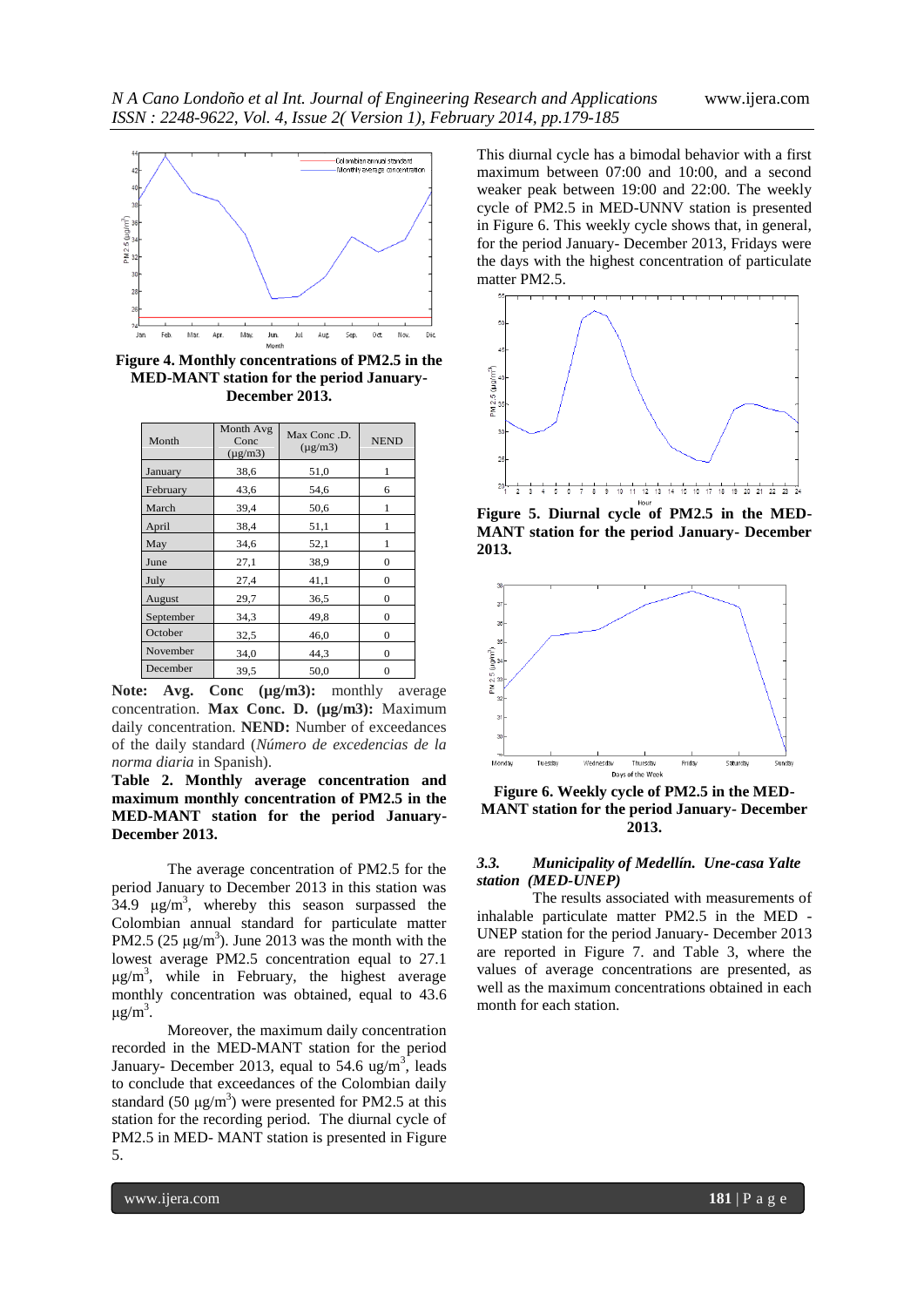

**Figure 7. Monthly concentrations of PM2.5 in the MED -UNEP station for the period January-December 2013.**

| Month     | Month Avg<br>Conc<br>$(\mu g/m3)$ | Max Conc.D.<br>$(\mu$ g/m $3)$ | <b>NEND</b>      |
|-----------|-----------------------------------|--------------------------------|------------------|
| January   | 28,1                              | 40,8                           | $\mathbf{0}$     |
| February  | 31,9                              | 44,5                           | $\boldsymbol{0}$ |
| March     | 30,5                              | 44.5                           | $\mathbf{0}$     |
| April     | 30,2                              | 44,7                           | $\mathbf{0}$     |
| May       | 25,4                              | 43,8                           | $\overline{0}$   |
| June      | 18,2                              | 27,1                           | $\theta$         |
| July      | 19,3                              | 30,1                           | $\mathbf{0}$     |
| August    | 20,9                              | 32,3                           | $\overline{0}$   |
| September | 19,9                              | 31,2                           | $\theta$         |
| October   | 19,3                              | 26,8                           | $\theta$         |
| November  | 16,8                              | 25,0                           | $\theta$         |
| December  | 22,0                              | 32,0                           | 0                |

**Note: Avg. Conc (µg/m<sup>3</sup> ):** monthly average concentration. **Max Conc. D. (µg/m<sup>3</sup> ):** Maximum daily concentration. **NEND:** Number of exceedances of the daily standard (*Número de excedencias de la norma diaria* in Spanish).

**Table 3. Monthly average concentration and maximum monthly concentration of PM2.5 in the MED -UNEP station for the period January-December 2013.**

The average concentration of PM2.5 obtained in the MED -UNEP station for the period January- December 2013 was 23.4 μg/m3, allowing to conclude that the Colombian anual standard for PM2.5 particulate matter  $(25.0 \text{ }\mu\text{g/m}^3)$  was not exceedeed.

Moreover, the maximum daily concentrations recorded at this station 44.5 ug/m<sup>3</sup> u, to conclude that no exceedances of the Colombian daily norm  $(50.0 \text{ ug/m}^3)$  for PM2.5 were presented at this station.

The diurnal cycle of PM2.5 for this station is shown in Figure 8. This diurnal cycle shows a bimodal behavior with a first maximum between 08:00 and 10:00, and a weaker second peak in the evening hours between 22:00 and 23:00.

The weekly cycle of PM2.5 in MED-UNEP station is presented in Figure 9.

This weekly cycle shows that in general, for the period January- December 2013, Friday was the day with the highest concentration of particulate matter PM2.5 in this station.



**Figure 8. Diurnal cycle of PM2.5 in the suburban stations of Medellín for the period January-December 2013. MED –UNEP.**



**Figure 9. Weekly cycle of PM2.5 in suburban stations in the municipality of Medellín for the period January- December 2013. MED-UNEP.**

#### *3.4. Municipality of Itagui. Casa de Justicia station (ITA-CJUS)*

The monthly behavior of the concentrations of inhalable particulate matter PM2.5 obtained for the period January- December 2013 in the ITA- CJUS station is presented in Figure 10. Additionally, in Table 4 of the mean values and the maximum concentration levels obtained at each station for each month are shown.

In the ITA- CJUS station, April 2013 was the month with the highest average concentration of PM2.5, equal to 32.5  $\mu$ g/m<sup>3</sup> respectively.

The average concentration of PM2.5 at this station for the period January- December 2013 is 27.1  $\mu$ g/m<sup>3</sup>, allowing to conclude that this station surpassed the Colombian annual standard for PM2.5 particulated matter  $(25.0 \text{ µg/m}^3)$  during the recording period.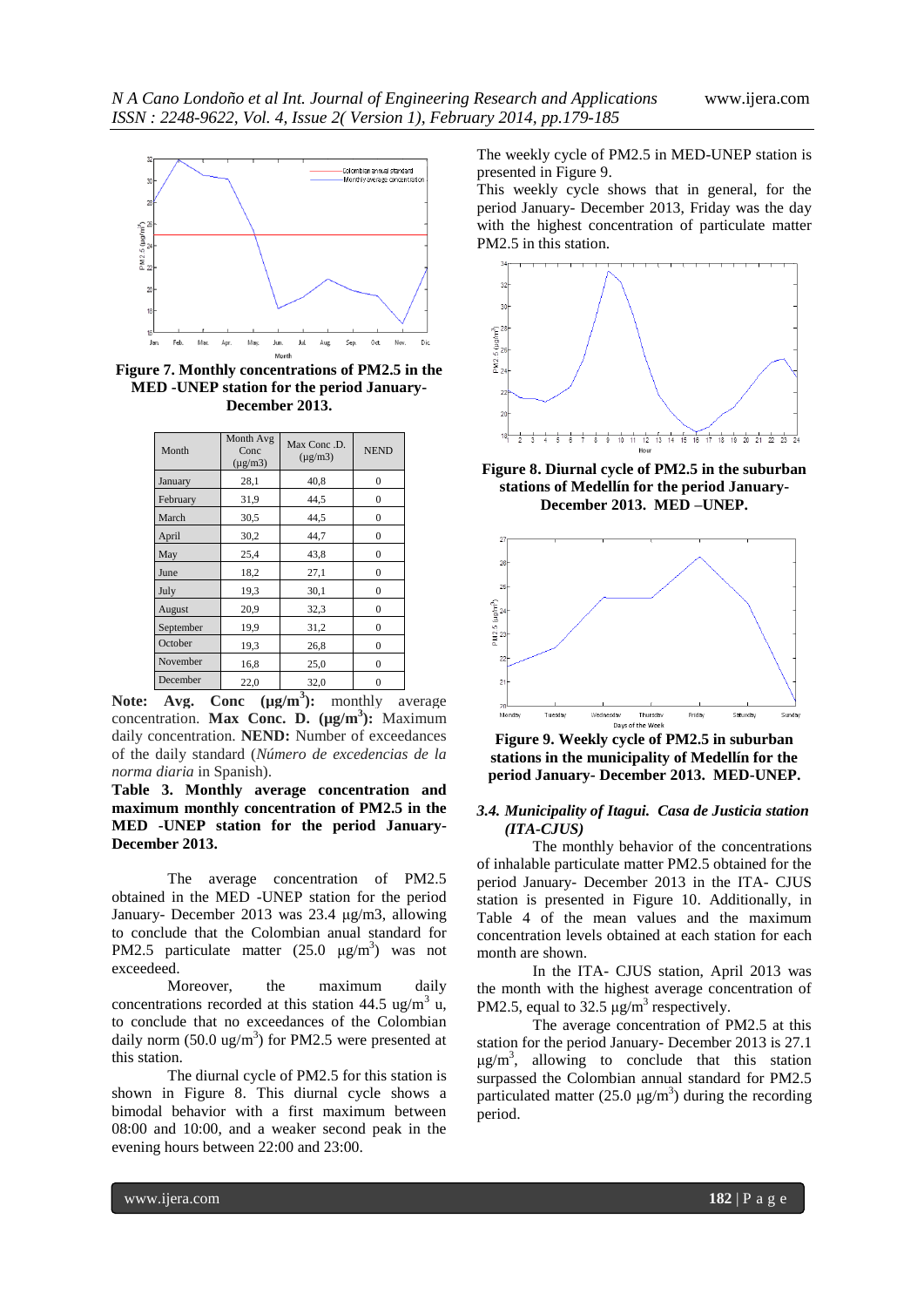

**Figure 10. Monthly concentrations of PM2.5 in the ITA- CJUS station for the period January-December 2013.**

| Month     | Month Avg<br>Conc<br>$(\mu$ g/m $3)$ | Max Conc.D.<br>$(\mu$ g/m $3)$ | <b>NEND</b>  |
|-----------|--------------------------------------|--------------------------------|--------------|
| January   | 23,0                                 | 31,7                           | $\Omega$     |
| February  | 31,2                                 | 43,1                           | $\mathbf{0}$ |
| March     | 31,3                                 | 43,6                           | $\mathbf{0}$ |
| April     | 32,5                                 | 50,5                           | 1            |
| May       | 24,6                                 | 41,0                           | 0            |
| June      | 21,0                                 | 34,7                           | 0            |
| July      | 23,5                                 | 39,7                           | $\mathbf{0}$ |
| August    | 25,7                                 | 37,3                           | 0            |
| September | 28,3                                 | 48,5                           | $\Omega$     |
| October   | 28,2                                 | 38.9                           | $\mathbf{0}$ |
| November  | 26,8                                 | 38,0                           | 0            |
| December  | 30,2                                 | 41,6                           | 0            |

Note: Avg. Conc ( $\mu$ g/m3): monthly average concentration. **Max Conc. D. (µg/m3):** Maximum daily concentration. **NEND:** Number of exceedances of the daily standard (*Número de excedencias de la norma diaria* in Spanish).

**Table 4. Monthly average concentration and maximum monthly concentration of PM2.5 in the ITA- CJUS station for the period January-December 2013.**

Moreover, the maximum daily concentration recorded in the ITA- CJUS station, equal to 50.5 μg/m3 obtained in April 2013, allows to conclude that exceedances of the Colombian daily PM2.5 standard (50.0  $\mu$ g/m<sup>3</sup>) are presented at that station during the recording period.

The diurnal cycle of PM2.5 in ITA- CJUS station is presented in Figure 11. This diurnal cycle shows a bimodal behavior in that station. The maximum values during diurnal cycle in the ITA-CJUS station occur between 07:00 and 08:00, and in the evening hours, between 19:00 and 20:00.



**Figure 11. Diurnal cycle of PM2.5 in the ITA-CJUS station for the period January- December 2013.**

The weekly cycle of PM2.5 in the ITA-CJUS station for the period January- December 2013 is presented in Figure 12. In the ITA- CJUS station, Friday was, on average, the day with the highest concentration of PM2.5.



**Figure 12. Weekly cycle of PM10 in the ITA-CJUS station in the municipality of Itagui for the period January- December 2013.**

#### *3.5. Municipality of Itagui. Concejo station (ITA-CONC)*

The results associated with measurements of inhalable particulate matter PM2.5 in the ITA-CONC station for the period January- December 2013 are reported in Figure 13 and Table 5.

The average concentration of particulate matter PM2.5 during the period January- December 2013, equal to  $27.5 \text{ }\mu\text{g/m}^3$ , allows to conclude that this station exceeded the annual standard for particulate matter PM2.5, defined in the Resolution 610 of 2010 of the Ministry of Environment, equal to 25.0 μg/m<sup>3</sup>.

The maximum daily concentration obtained during the period from January to December, equal to 64.8  $\mu$ g/m<sup>3</sup> and obtained in December, exceeds the daily PM2.5 standard as defined in Resolution 610 of the Ministry of Environment, equal to 50  $\mu$ g/m<sup>3</sup>. Eight exceedances of the daily PM2.5 standard were presented in the recording period.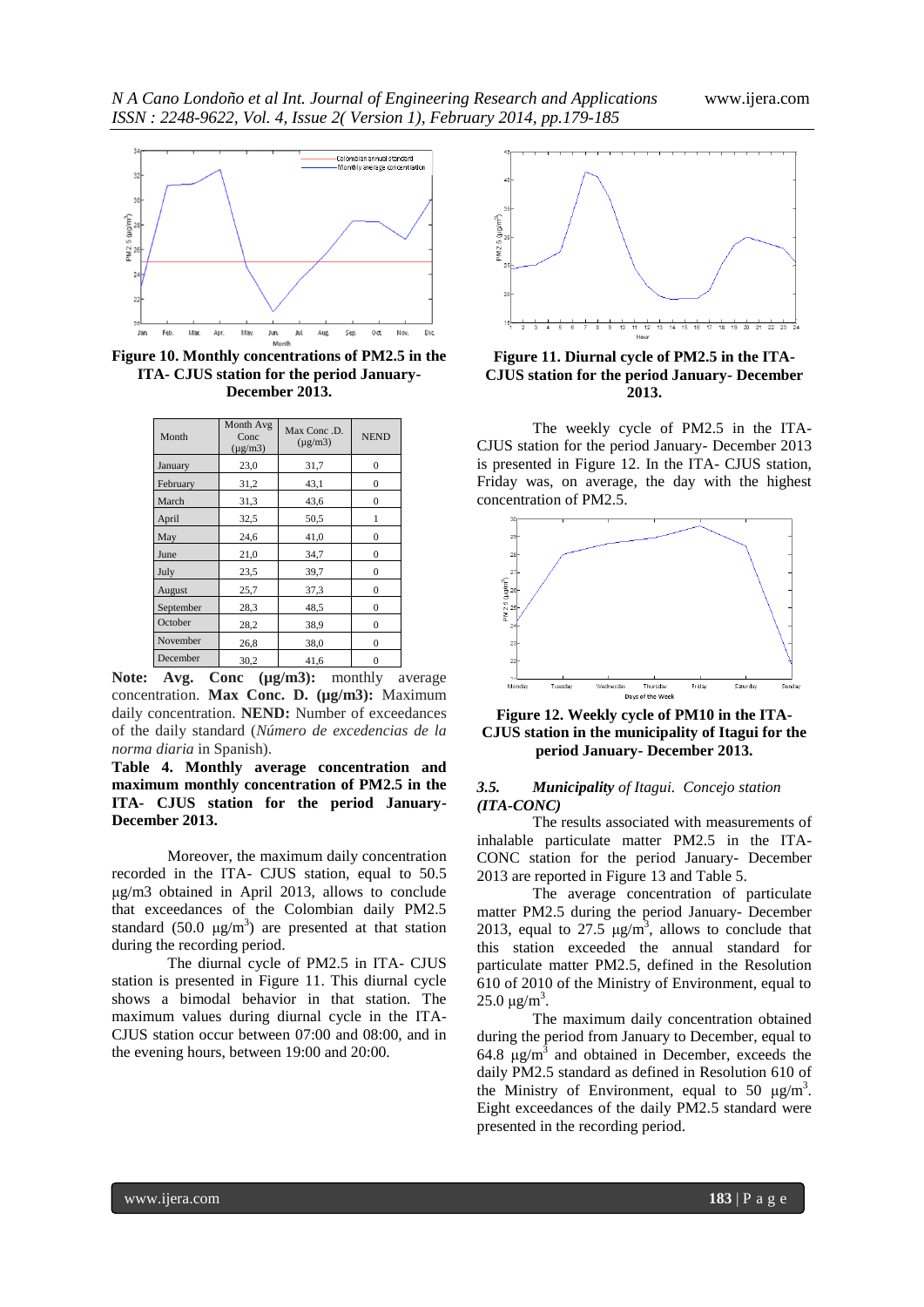

**Figure 13. Monthly PM2.5 concentrations in the ITA- CONC station for the period January-December 2013.**

| Month     | Month Avg<br>Conc<br>$(\mu$ g/m $3)$ | Max Conc. D.<br>$(\mu$ g/m $3)$ | <b>NEND</b>  |
|-----------|--------------------------------------|---------------------------------|--------------|
| January   | 28,1                                 | 38,2                            | 0            |
| February  | 34,7                                 | 47,2                            | 0            |
| March     | 30,4                                 | 45,0                            | 0            |
| April     | 29,4                                 | 43,7                            | 0            |
| May       | 26,2                                 | 42,8                            | 0            |
| June      | 23,6                                 | 30,2                            | $\theta$     |
| July      | 23,0                                 | 36,4                            | 0            |
| August    | 21,2                                 | 29,5                            | $\mathbf{0}$ |
| September | 23,1                                 | 40,4                            | $\theta$     |
| October   | 23,3                                 | 30,2                            | 0            |
| November  | 22,2                                 | 29,7                            | $\theta$     |
| December  | 44.3                                 | 64,8                            | 8            |

**Note:** Avg. Conc ( $\mu$ g/m<sup>3</sup>): monthly average concentration. **Max Conc. D. (µg/m<sup>3</sup> ):** Maximum daily concentration. **NEND:** Number of exceedances of the daily standard (*Número de excedencias de la norma diaria* in Spanish).

**Table 5. Monthly average concentration and monthly minimum and maximum concentration of PM2.5 in the ITA- CONC station for the period January- December 2013.**

The diurnal cycle of PM2.5 in ITA- CONC station for the period January- December 2013 is presented in Figure 14. This diurnal cycle has a unimodal behavior, with maximum values between 08:00 and 10:00.

The weekly cycle of PM2.5 in BEL- USBV station is presented in Figure 15. Taking into account this evidence, Wednesdays, Fridays and Saturdays during the period January- December 2013 were the days with the highest average concentration.



**Figure 14. Diurnal cycle of PM2.5 in the ITA-CONC station for the period January- December 2013.**



**Figure 15. Weekly cycle of PM2.5 in the ITA-CONC station for the period January- December 2013.**

## **IV. CONCLUSIONS**

The behavior of the decrease of PM2.5 in the afternoon during diurnal cycle presented in all monitoring stations can be explained partly, because the atmosphere in the evening is generally unstable, favoring greater dilution of pollution.

It is worth highlighting the, generally, cumulative behavior of the weekly cycle with a minimum on Sunday and a gradual increase until Thursday or Friday in some of the stations.

The highest annual average concentration of PM2.5 for the period January- December 2013 was presented in the MED-MANT station with a value of 34.9 μg/m3, followed by the MED- UNNV station with a value of 28.0  $\mu$ g/m<sup>3</sup>, the ITA- CONC station with a value of  $27.5 \text{ µg/m}^3$ , the ITA- CJUS station with a value of 27.1  $\mu g/m^3$ , with which these stations exceed the annual Colombian standard for particulate matter PM2.5 (25  $\mu$ g/m<sup>3</sup>).

In the MED -UNEP station, the annual average concentration of PM2.5 was  $23.4 \text{ ug/m}^3$ , this value does not exceed the annual Colombian standard for PM2.5.

This is due to the fact that the MED-MANT station is located in the center of the city, where a high traffic flow is presented, unlike the MED - UNEP station which is located on the outskirts of the city, and therefore there is not much vehicular flow.